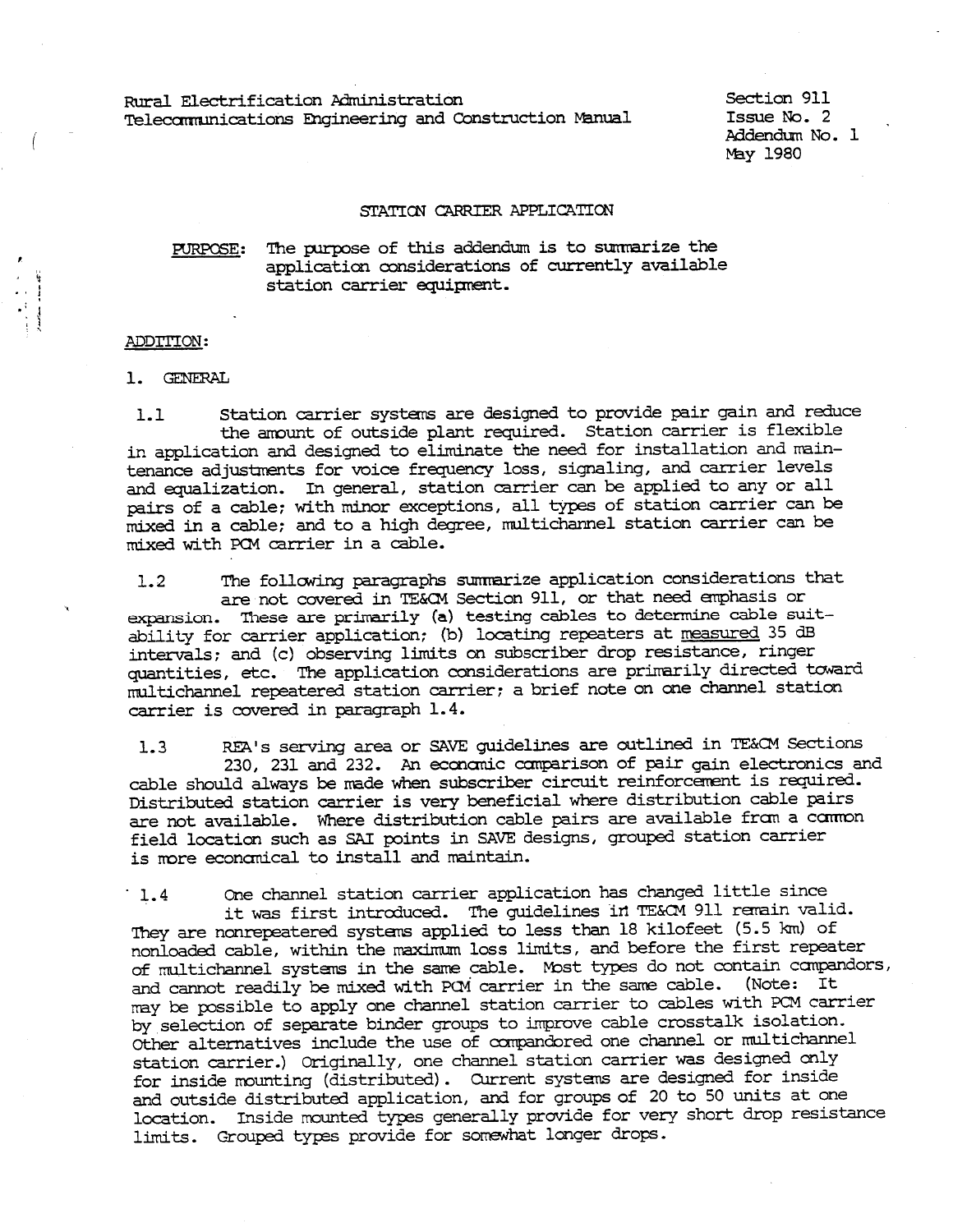## 2. BOUIPMENT APPLICATION

2.1 cable Measuranents: For several years, REA has anphasized the need for testing cables (especially existing cables) to assure their suitability for carrier application. The stability of filled cables has reduced the concern about cable suitability; but certain cable and carrier system measurements are still required to assure low maintenance operation. Refer to REA TE&CM Section 921 for details on "Testing cables for carrier Application". Emphasis is placed on cable insulation resistance, shield continuity and attenuation measurements. Transmission reference data is contained in REA TE&CM Section 406 for air core and filled core cables.

2.1.1 Different cable construction materials and manufacturing procedures can yield different loss characteristics at carrier frequencies. REA cable specifications now contain attenuation requirements. But these requirements still allow for enough attenuation variation that longer systems must be measured to detennine repeater locations. The 35 dB repeater spacing should be determined first by cable records, but finally by actual cable measurements at 112 KHz.

2.1.2 Station carrier was designed to be installed and maintained by less skilled craftspersons. Station carrier repeater gain-slope is based on 35 dB of 22 gauge PIC air core cable. When it is applied to other gauges and to filled core cables (introduced later), there can be significant carrier level variations through 3 repeaters. 'Ihis level variation becomes worse on longer systems and with improperly spaced repeaters. This is a basic problem resulting fran the fact that system imperfections such as level variation are cumulative for analog systems and add for each repeater section. Noise, crosstalk, false seizure, false ringing and other operational problems can occur if carrier levels become too low or two high.

2.1. 3 Manufacturers offer a limited selection of loss-slope correction devices. Depending on the degree of slope correction required, these may be applied based on cable gauge (from cable records); or, more extensive carrier level measurements may be required to apply slope correction. The first step in minimizing carrier level variations is to establish repeater locations based on cable loss measurements.

2.2 Carrier Frequency Considerations: Since the introduction of station carrier, REA specifications have been written and updated to improve the compatibility of different types of station carrier and the mixing of PCM and station carrier within the same cable. 'Ihere is one recent exception to this trend.

2.2.1 The latest revision of the REA station carrier equipment specification was written to accanodate both the existing systems and the new eight channel systems recently introduced by several manufacturers. The adoption of Primary and Alternate frequency standards do allow for some minor conflicts in the "universal" application of station carrier (mixing of different equipnent) .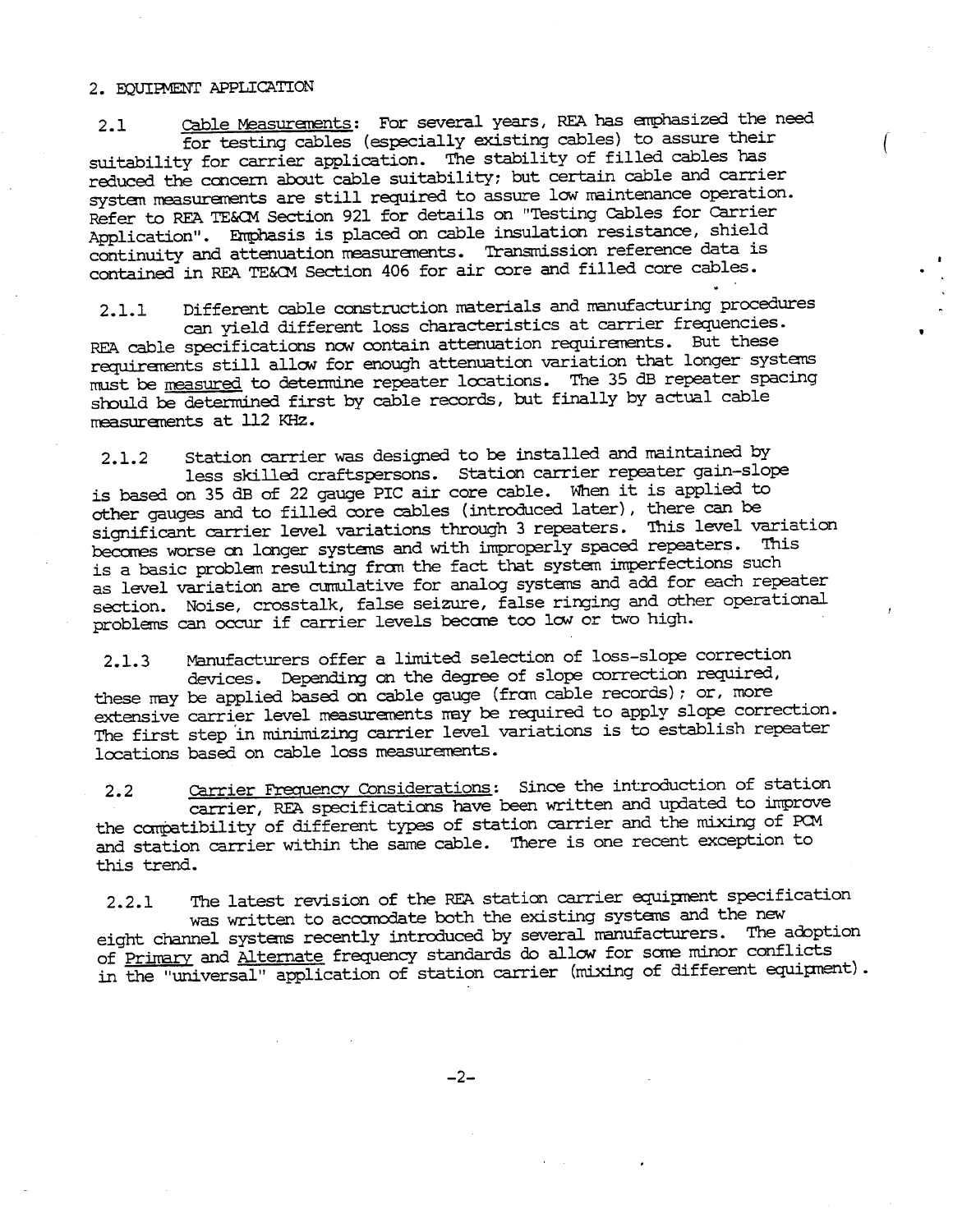2.2.2 The new eight channel systems meet the alternate frequency standards, and most existing equipment meet both the primary and alternate frequency standard. Some existing station carrier meets the primary standard but conflicts with the alternate standard. On occasion where an eiqht channel svstem (alternate standard) is placed in the sane cable with a conflicting system (using primary standard} , one or possibly two channels must be deleted from one of the conflicting equipment types. The conflicting frequencies are between 60 and 72 kilohertz. REA plans to identify station carrier as meeting the primary, alternate, or both frequency standards in the REA List of Materials (REA Bulletin 344-2).

2.2.3 In general, PCM carrier and compandored station carrier can be applied within the same cable. (All multichannel station carrier utilize oorrpandors to meet the noise requirements of REA specifications. One-channel types may contain compandors, but generally do not.) Past study in this area was for station carrier frequencies up to 140 kilohertz. The new alternate frequency standard up to 168 kilohertz is not expected to affect the performance significantly.

- 2.2.4 The following criteria applies to the mixing of PCM and station carrier in small cables.
- A. 'Ihe station carrier systems must contain full range canpandors that give approximately 25 to 30 dB compandor advantage. All multichannel station carrier systems on REA's List of Acceptable Materials are now required to meet this requirement.
- B. The PCM trunk and subscriber carrier systems must use an encoding that limits the power on the span line at frequencies below 150 KHz. All D2, D3 and D4 encoded trunk and subscriber carrier are believed to meet this criteria. The REA List of Acceptable Materials now contains footnotes in the listing of digital carrier systems concerning these compatibility considerations.
- c. The cables on which these mixed systems are applied must meet REA crosstalk loss requirements.

2.2.5 Mixed PCM and station carrier are applied as follows. Cable pairs are first selected for best PCM carrier performance. All remaining pairs can be used for station carrier application (canpandored types only).

2.2.6 'Ihe guidelines above are based on PCM systems transmitting randan bipolar signals of 1.544 megabits or higher; or transmitting repetitive patterns with a high pulse density to limit the power below 150 kilohertz. Certain digital systems (PCM or other digital types) may transmit pulses with bipolar violations, low density repetitive patterns, and/or lower bit rates. Pulses with these characteristics can shift the power to a lower frequency and cause interference with station carrier in the same cable. The effects of each of these systems must be evaluated before mixing with station carrier.

2.3 Power: Multichannel station carrier repeaters and subscriber terminals are powered over the cable pair. Except for extended length systems, the use of local ac power and batteries at field locations have generally been eliminated. To maintain this design and application philosophy of system power, certain limitations are imposed on subscriber drop resistance

-3-